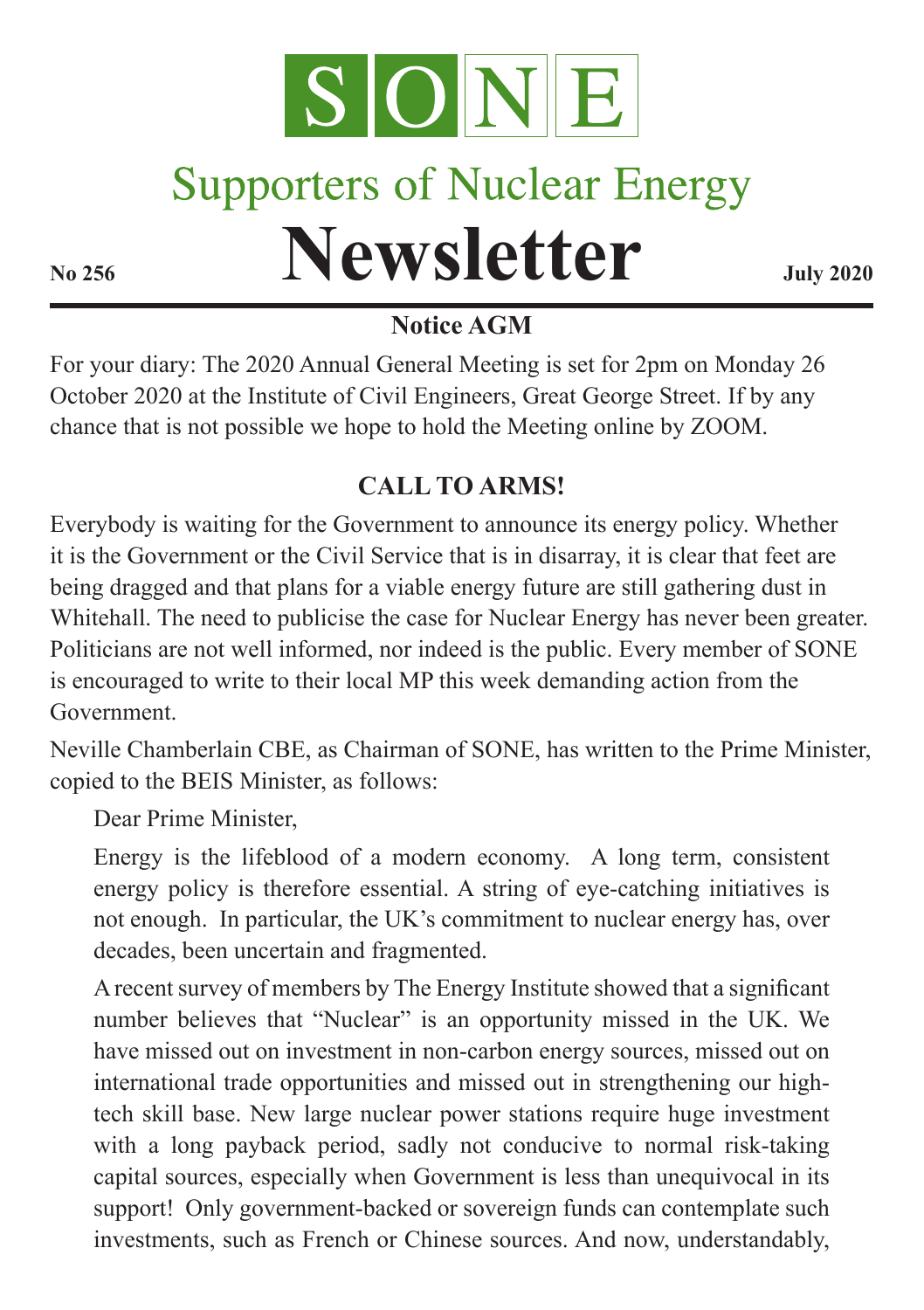concerns are being raised over the exposure of our critical infrastructure to foreign control.

Without a significant contribution from new nuclear, there is no chance that the UK will meet its zero-carbon emission target in 2050. We, in SONE (Supporters Of Nuclear Energy) urge your Government to embrace this truism, declare a firm, unequivocal commitment to a new nuclear programme and demonstrate that commitment by funding such a programme. The time to transfer ownership of nuclear power stations to the private sector is when they have been commissioned.

An ambitious, new nuclear programme should include, not only new traditional, large stations using existing technology but also the supporting facilities for the building, by the private sector, of a fleet of new Small Modular Reactors, with the export potential that would follow.

At a stroke, such action would simultaneously declare confidence in Britain's economic future, help rebalance the UK economy, create jobs, tackle climate change and lay the basis of a return to the UK's leadership role in modern nuclear technology with the chance to more actively influence international standards and practice.

SONE is ready to help, with others, your Business Department put the above ideas into practice.

Yours sincerely,

Neville Chamberlain CBE, Chairman, SONE

#### **MAJOR ITEMS OF PRO-NUCLEAR NEWS**

- On 24 June the Nuclear Industry Association published a powerful article: https://www.niauk.org/media-centre/press-releases/net-zero-risk-withoutnuclear-power-new-report/ In addition, it published a video interview with Tim Stone, the Chairman. It is very positive indeed and well worth watching – please encourage others to do so, too. https://www.youtube.com/ watch?v=OXWBYzaSbBs
- There are signs that people on the political right, and on the left too, are starting to accept the true benefits of nuclear energy. The new supporters are surprising, but welcome of course.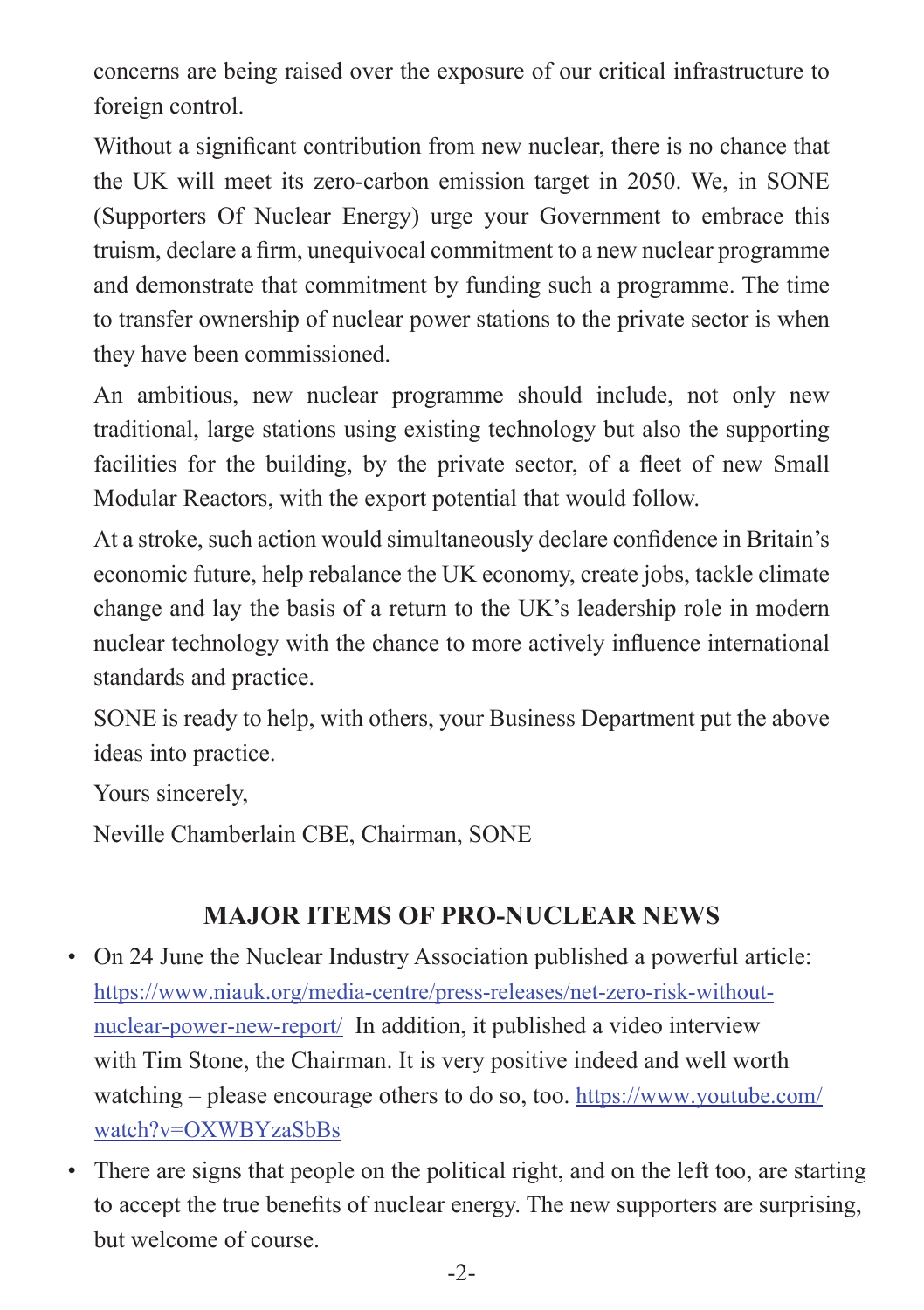A recent article "A-BOMBS, BEARS AND CORRUPTED SCIENCE: Reassessing radiation safety" is published by the GWPF<sup>1</sup> https://www.thegwpf.org/dangers-ofnuclear-energy-much-less-than-previously-thought/ . The Foreword is written by Peter Lilley, former Minister, now in the Lords. Though without detail it is forthright in its support of nuclear energy and its attack on LNT. The body of the article contains two papers, the first is by Professor Edward Calabrese on the LNT story and the second by Mikko Paunio on radiation exposures at Hiroshima and Nagasaki. However, these are less significant than the fact that GWPF has sided with nuclear energy.

And then on the left there are further surprises. Members may feel that Xtinction Rebellion has some justifiable grievances. However, screaming and stamping feet provide no solution. A leader in the UK has been Zion Lights. Recently she has broken away and declared herself pro-nuclear. She is working with environmentalist, Michael Shellenberger, and is promoting Sizewell C. https://capx.co/boris-shouldmake-a-new-nuclear-plant-should-be-the-keystone-of-our-green-recovery/ Supported by a large number of familiar engineering and scientific names, of which at least 50% are overseas, an open letter appears in the daily press on Monday 13th July urging the UK Government to support the project. The link: https://www.cityam.com/

an-open-letter-to-the-pm-britain-mustbuild-sizewell-c-nuclear-sits-at-theheart-of-a-green-recovery/

There is also firm evidence for further reconsideration among Greenpeace supporters.

A short comment with a picture (see right) and link posted on Twitter by Wade Allison:

*"Green? How could this be called "Green"? Mindless destruction of countryside and nature, to my eyes! The small boy in the story of the Emperor's New Clothes would see that. He would shout out! The science would agree with him."* See



<sup>1</sup> The Global Warming Policy Foundation is a well endowed think tank set up by Nigel Lawson and others. https://en.wikipedia.org/wiki/Global\_Warming\_Policy\_Foundation#cite\_note-fs2011-1 It is noted for its scientific scepticism, in particular about Climate Change and the response to it.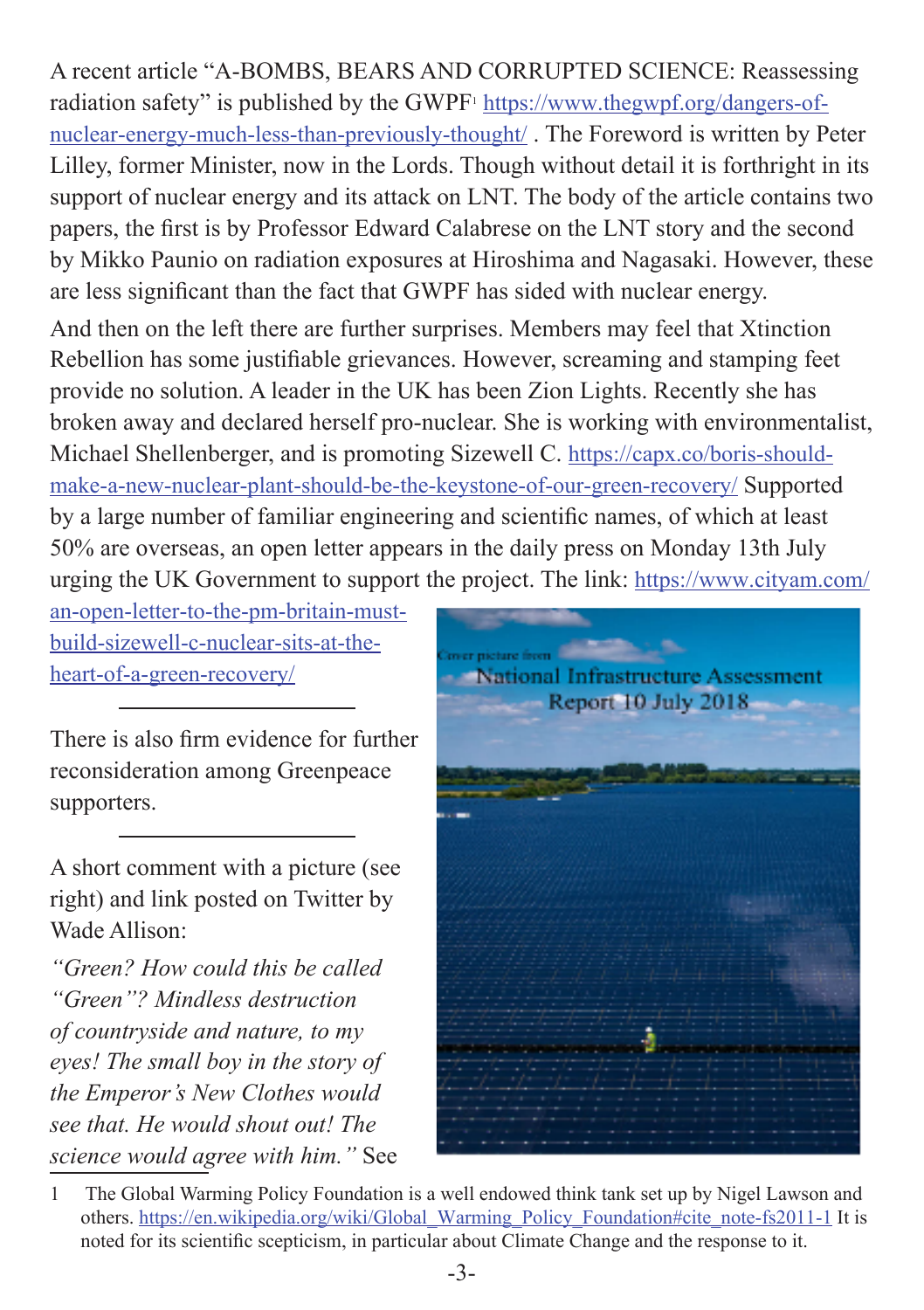"Nature Energy and Society: A scientific study of the options facing civilisation today" https://www.researchgate.net/publication/339629356\_Nature\_Energy\_and\_ Society A\_scientific\_study\_of\_the\_options\_facing\_civilisation\_today This produced an independent comment posted by Tim Stone:

*"Fabulous piece with great clarity & logic which should be required reading (and understanding!) for all policy-makers in any way involved with energy. There's hard, irrefutable science in Wade's article."*

A serious study that compares the many different designs for Small Modular Reactors and Advanced Modular Reactors has been undertaken by Fermi Energia of Estonia. Their analysis is presented here. https://www.youtube.com/ watch?v=PE6yDjwqwLs They aim to have an early SMR, even Europe's first, and Moltex appears prominently on their shortlist. They have also shown great interest in nuclear education and have contacted Wade Allison about this.

## **NUCLEAR RADIATION IS NOT LIKE A VIRUS**

Public opinion can transmit a story faster than any virus can infect. A supposition that someone thinks "could" be correct is readily repeated many times until it is perceived to be a fact – a fact that may then precipitate instability in society, even panic. Animal life can suffer in this way too, but modern media have made a fine art of the process. Science should tackle the questions that might dampen this behaviour.

Unfortunately, science's answers are not always accepted. Today, everybody is hoping for a vaccine for the COVID-19 virus, but it is worth recalling the widespread public rejection of the triple vaccine for mumps, measles and rubella triggered by a mistaken scientific supposition that then "went viral".

There is a caste of three: the virus, public opinion and the scientific response. COVID-19 is a live virus that continues to evolve, so becoming more, or less, malign than it is now. That is a significant problem. Science is trying hard to understand the biology of how the virus works and how to outwit it, but the target is moving. The problem is new and unknown – It will take time to solve. Public opinion is fearful and unstable, and that is already having serious social and economic consequences, as we all know.

How does that compare with the threat posed by nuclear energy, radioactivity and ionising radiation?

Unfortunately, as far as many elements of public opinion are concerned, the nuclear threat is at least as frightening as COVID-19. One reason is it is powerful. That is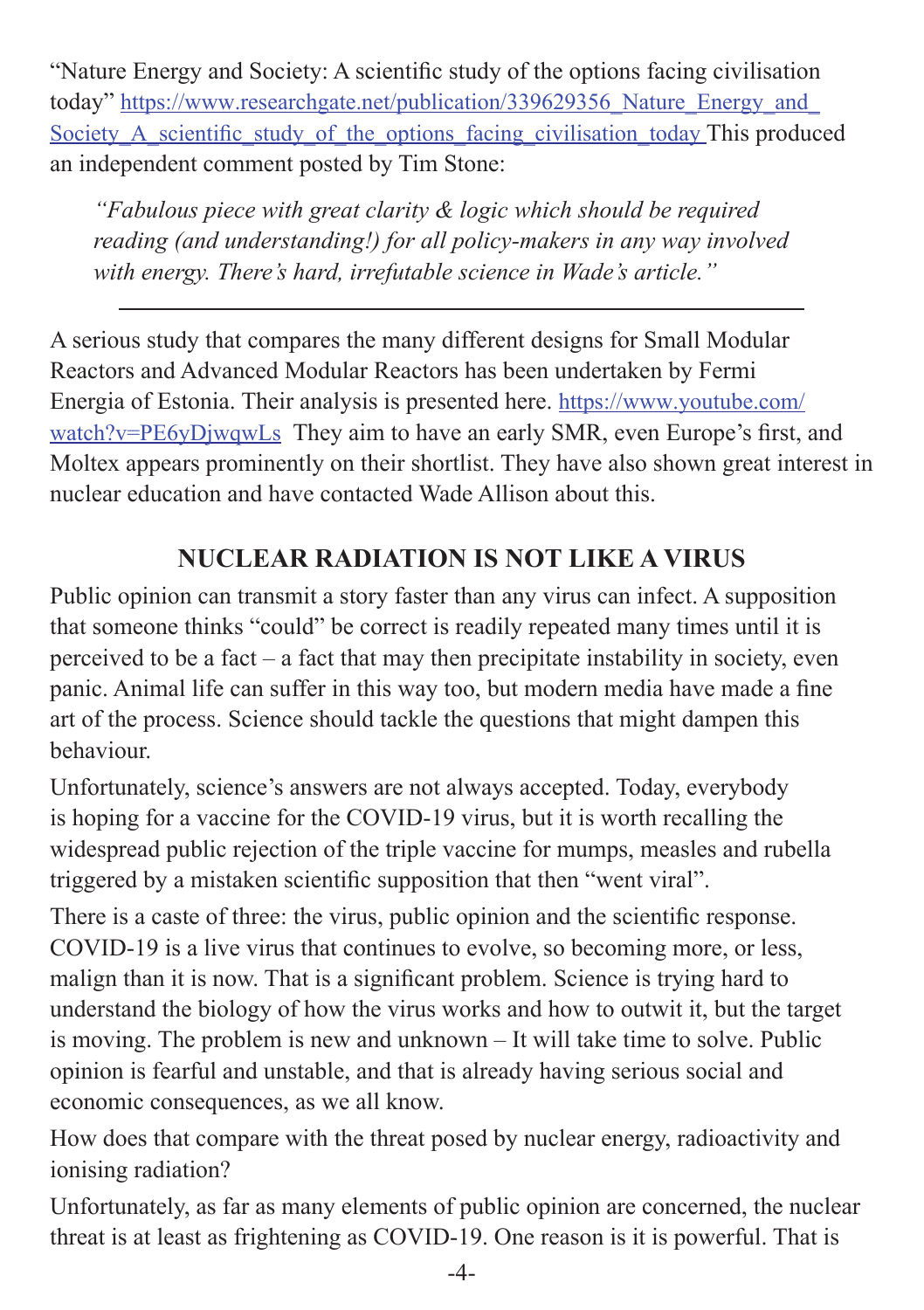just as well because that is what we need. Consequently, the size of a nuclear power station can be very small and the mass of fuel needed is minute. The other reason for public fear dates back to the Cold War, but is frequently refreshed by blockbuster films designed to excite and entertain without regard to scientific fact.

But radiation is physical, not biological. The way it attacks life does not change. It has been understood for decades since the work of Marie Curie. More significantly it has not changed since life began and cellular biology has had time to perfect ways to combat it.

Radioactivity is not contagious like a virus. It does not spread. In the language of the pandemic it has an "R-number" of zero. Furthermore, all nuclei themselves are "locked down" at the centre of each atom, constrained to "self distance" by a factor 100000. This regime has prevented fresh nuclear activity on Earth since it was formed. Not only after Hiroshima and Nagasaki, but after Fukushima too, there were horrible reports of people being ostracised because they had been irradiated – even turned away from hospitals. Nobody in the radiation protection industry ever explains that this is both wrong and unnecessary. Why? Because they stick to the mantra that radiation is dangerous – that is their job.

#### **MORE DEVELOPMENTS**

There is great interest in Hydrogen, arguably the next best way after electricity to transmit carbon-free energy – and you can store it, or convert it to ammonia. I am grateful to Ian McFarlane for the following:

Extracts from:

#### **The Future of Hydrogen Seizing today's opportunities**

Report prepared by the IEA for the G20, Japan

p32:

Hydrogen is not an energy source but an energy carrier, which means that its potential role has similarities with that of electricity. Both hydrogen and electricity can be produced by various energy sources and technologies. Both are versatile and can be used in many different applications. No greenhouse gases, particulates, sulphur oxides or ground level ozone are produced from the use of either hydrogen or electricity. If the hydrogen is used in a fuel cell, it emits nothing but water. However, both hydrogen and electricity can have a high  $CO_2$  intensity upstream if produced from fossil fuels such as coal, oil or natural gas. This disadvantage can only be overcome by using renewables or nuclear as the initial energy input, or equipping fossil fuel plants with CCS.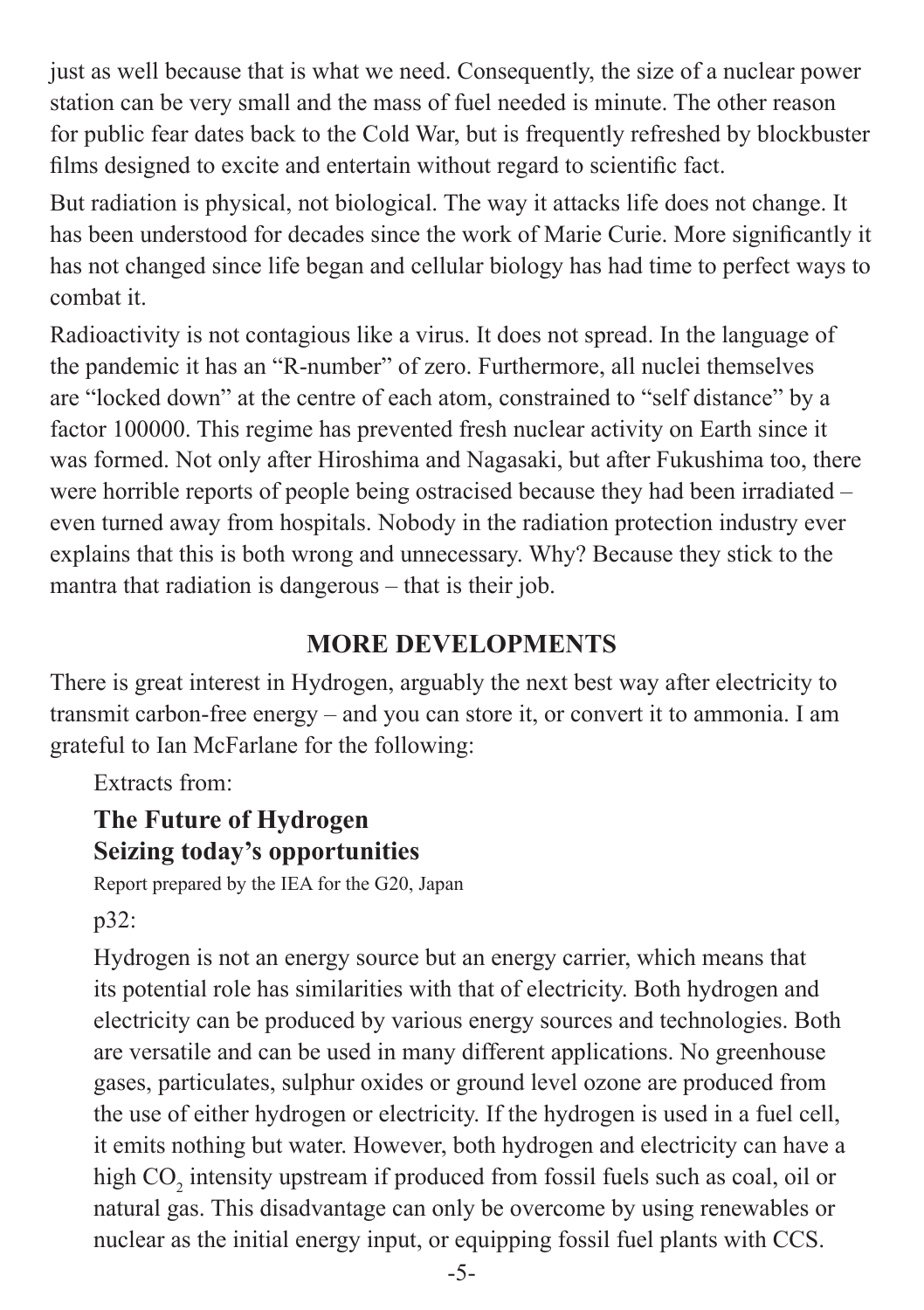p46:

 $Box 4$ 

Thermal routes for hydrogen production – a case for nuclear?…

*Nuclear power plants* are another option for the provision of heat for hydrogen production. They could, for example, provide steam for natural gas-based steam methane reforming. Depending on local conditions, using steam from nuclear power could be cheaper than using steam from natural gas, as well as reducing the carbon intensity of the hydrogen produced. It could also provide a useful additional revenue stream for nuclear power plants. Electricity and heat (produced at temperature levels of around 300°C by *nuclear power plants*) could also be used to provide electricity and steam for SOEC electrolysis. Research is underway to develop materials for SOEC electrolysis that are well suited to the temperature levels of nuclear energy heat sources (US-DOE, 2018). *Small modular reactors* could also have a role to play in SOEC electrolysis in the future. Six small modular reactors with a combined capacity of 300 MWe could, for example, meet the annual hydrogen demand of a mid-sized ammonia plant (73 000 tonnes of hydrogen per year [tH<sub>2</sub> /yr]). *Exploring non-electric applications for small modular reactors, such as hydrogen, is part of the Joint Use Modular Plant (JUMP)* research programme in the United States. In the longer term, advanced nuclear reactors, such as the two industrial prototype high-temperature pebble-bed reactors currently being constructed in China, could also become the heat source for thermochemical water splitting, with some reactor designs having coolant outlet temperatures of 800–1000°C.

Source: US-DOE (2018), "Energy Department announces up to \$3.5m for nuclear-compatible hydrogen production".

IMcF, 4 Jun 2020

#### **IN QUIETER MOMENTS**

Neville Chamberlain has kindly gathered the following items of news from WNN, which should be of interest to our SONE Members.

WNN Daily bemoans the fact that the European Commission, in its "green recovery plan" has completely ignored the contribution, both actual and potential, of nuclear energy.

COMMENT: This is typical now of anti-nuclear tactics: the nuclear cause is increasingly being ignored rather than attacked. Supporters Of Nuclear Energy must promote the debate rather than let if go by default.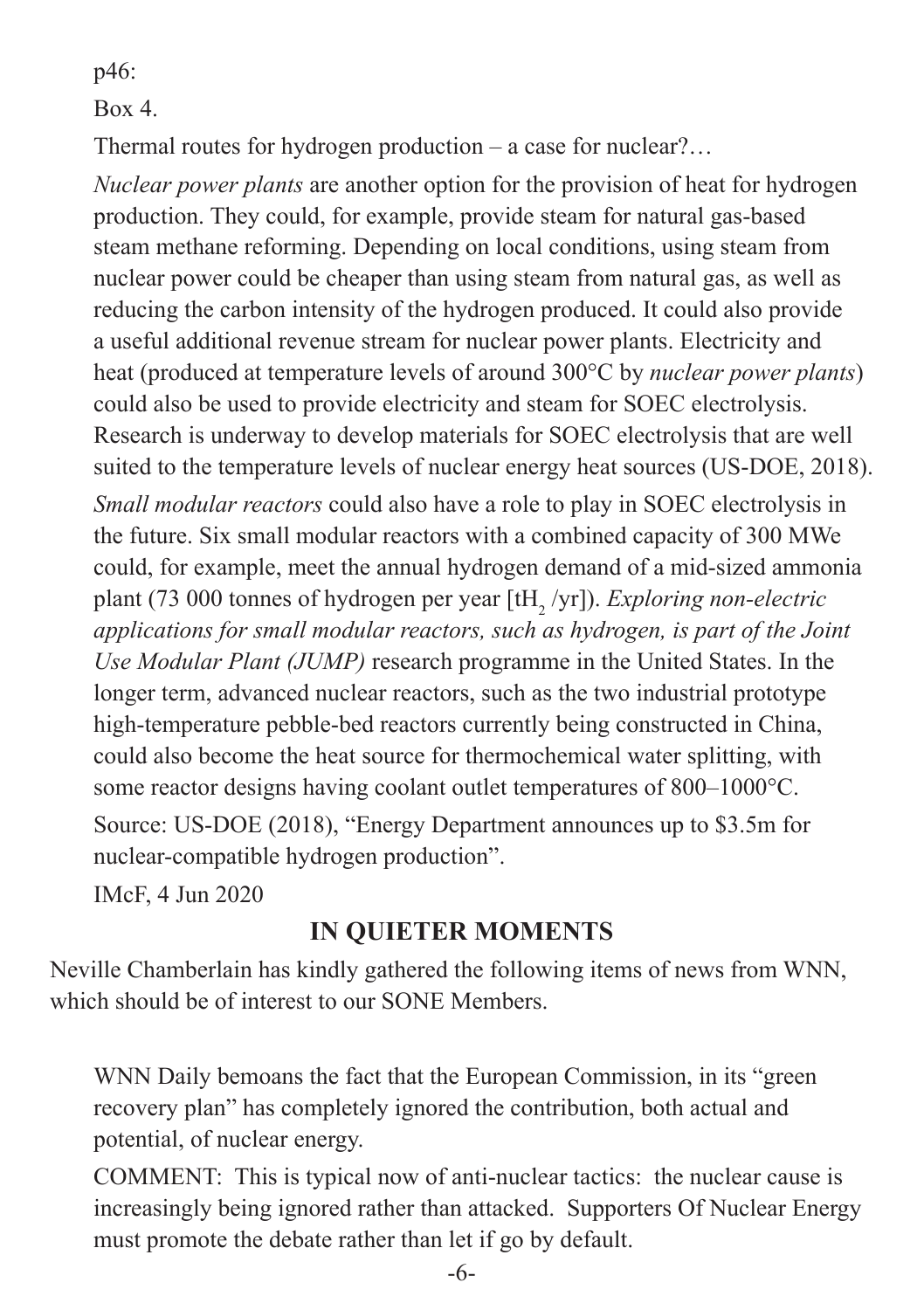WNN also reports that EDF Energy has applied for a Development Consent Order to build Sizewell C. When in operation this station will supply 3.2 GW of carbon-free, secure, reliable electricity and will create 900 permanent high-skill jobs in Suffolk. Some 25000 jobs will be created for the duration of construction.

COMMENT: Let's hope the Government will actively support this project !

It is reported that COP26, which was scheduled for November in Glasgow this year but postponed because of Covid19, is now proposed to be held 1-12 November next year (2021).

Back in May this year, Wade Allison posted a comment on Twitter showing the negative electricity prices in Germany - meaning Germans *paying* to get rid of excess electricity! The same has happened several times in recent months between the UK and France. On occasions it has lasted for 12 hours, with power going to France but the UK paying for the privilege!

Whenever the wind blows and the sun shines and especially if it is a weekend, this may happen. It is easy to take a look. The grey histogram (below) shows the price profile, and the arrows in the Channel shows the interconnector sending electricity to France at a negative price.

The electricity map link is <https://www.electricitymap.org/map>